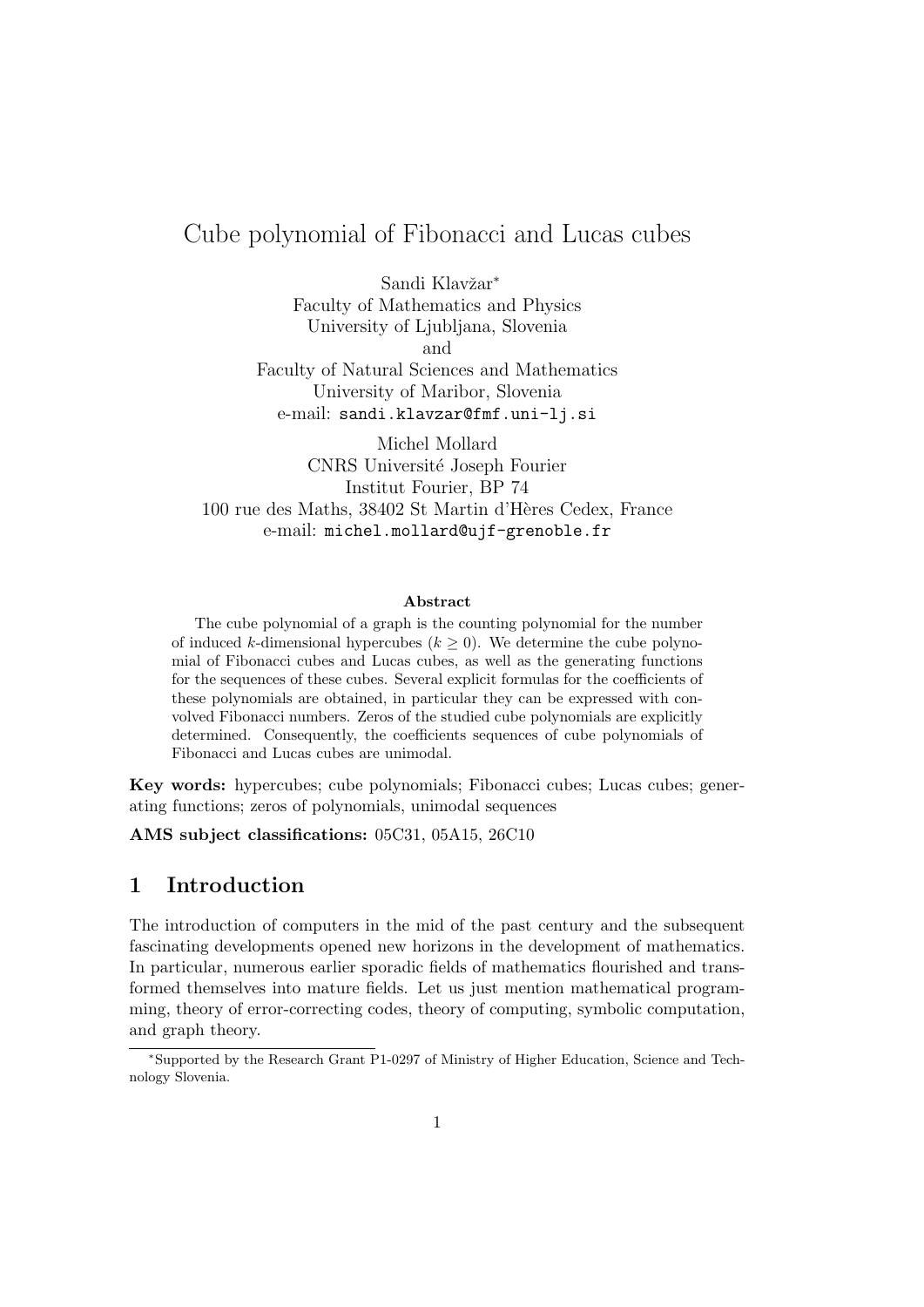One of the cornerstones of these developments is the binary number system. To build a related graph, it is utmost natural to let all binary strings of length  $n, n \geq 1$ , form the vertex set, and connect two vertices by an edge if they differ in precisely one coordinate (alias bit). The obtained graph is the *n*-dimensional hypercube or *n*-cube for short and denoted  $Q_n$ . The *n*-cubes are ubiquitous, say as the basic model for interconnection networks, a tool for numerous applications elsewhere, and a source of challenging problems is extremal combinatorics.

In this paper we are concerned with the enumeration of hypercubes in graphs, more precisely, in Fibonacci and Lucas cubes, two families of graphs of independent interest. So the primary task here is enumerative combinatorics, but a particular goal of this paper is to expose that for this task several areas of mathematics are useful: graph theory, number theory, complex analysis, and more.

For a graph G, let  $c_n(G)$   $(n \geq 0)$  be the number of induced subgraphs of G isomorphic to  $Q_n$ . Note that in particular  $c_0(G) = |V(G)|$ ,  $c_1(G) = |E(G)|$ , and  $c_2(G)$  is the number of induced 4-cycles. The *cube polynomial*,  $C(G, x)$ , of G, is the corresponding counting polynomial, that is, the generating function

$$
C(G, x) = \sum_{n \ge 0} c_n(G) x^n.
$$

This polynomial was introduced in [4] where it was observed that it is multiplicative for the Cartesian multiplication of graphs:  $C(G \square H, x) = C(G, x)C(H, x)$  holds for any graphs G and H. Moreover, if G is a median graph, then  $C(G, -1) = 1$  and  $C'(G, -1)$  is the smallest n such that G isometrically embeds into  $Q_n$ . The cube polynomial was generalized to a Hamming polynomial in two different ways in [3] and [7], respectively. For a survey on the cube polynomial, its extensions and related results see [16]. We add here that, interestingly, the sequence  ${c_k(G)}_{k>0}$  turned out to be important in human genetics, see [1] for its use in studies of the so-called phantom mutations.

Fibonacci cubes form appealing and applicable class of graphs introduced in the first place as a model for interconnection networks [10]. These graphs later found applications in mathematical chemistry [15, 28] and elsewhere. Fibonacci cubes were studied from algorithmic [9, 24] as well as from several other points of view, see [11] and references therein. Lucas cubes [18] form a class of graphs closely related to Fibonacci cubes, in a way they can be considered as a symmetrization of Fibonacci cubes.

There are (at least) three direct motivations for the present paper. In mathematical chemistry, the so-called resonance graphs play an important role because they reflect stability of molecules. It was proved in [15] that the resonance graphs of a special class of benzenoid graphs, fibonacenes, are precisely Fibonacci cubes. On the other hand, as proved in [21], the Clar number  $Cl(B)$  of a benzenoid system B is equal to the number of subgraphs of the resonance graph of B isomorphic to  $Q_{Cl(B)}$ . Hence enumeration of hypercubes of all dimensions in Fibonacci cubes is essential there. Moreover, the same seems to be the case also with Lucas cubes because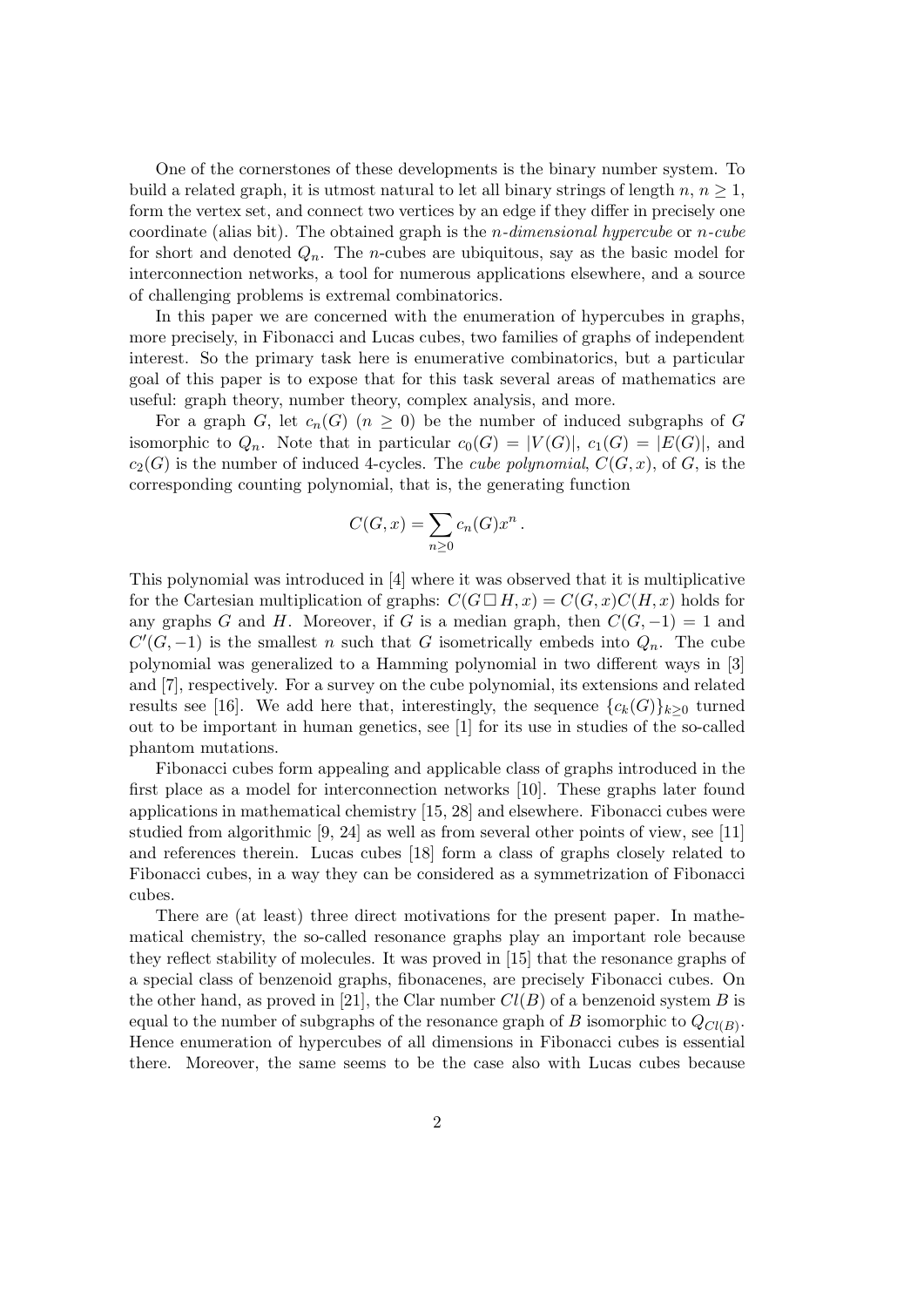very recently it was proved in [29] that the resonance graphs of the so-called cyclic polyphenantrenes are precisely Lucas cube (and two additional isolated vertices).

Another motivation for us were several studied of enumerative properties of Fibonacci and Lucas cubes [13, 18, 19]. Considering the the cube polynomial of these cubes we in particular extend previous enumeration results. These results are presented in Sections 3-5.

Another motivation for our paper are the earlier investigations of zeros of cube polynomials of median graphs [5]. It was proved that  $C(G, x)$  has no zeros in  $[-1, \infty)$ , that it always has a (real) zero in  $[-2, -1)$ , and that all rational zeros are of the form  $-(t+1)/t$  for some integer  $t > 0$ . Moreover, if the cube polynomial  $C(G, x)$ is of degree p, then  $C(G, x)$  has a p-multiple zero if and only if G is the Cartesian product of  $p$  trees of the same order. Note that the smallest example for this theorem is provided with the fact that  $C(Q_p, x) = (x + 2)^p$ . In the case of  $Q_3$ -free median graphs the cube polynomial is (of course) quadratic and it was proved [6] that its zeros are always real. In Section 6 we explicitly determine the zeros of the cube polynomial of the Fibonacci and Lucas cubes. It turns out that their zeros are real (and negative) which in turn implies that these polynomials are unimodal and log-concave.

#### 2 Preliminaries

A Fibonacci string of length n is a binary string  $b_1b_2...b_n$  with  $b_ib_{i+1} = 0$  for  $1 \leq i \leq n$ . The Fibonacci cube  $\Gamma_n$   $(n \geq 1)$  is the subgraph of  $Q_n$  induced by the Fibonacci strings of length  $n$ . For convenience we also consider the empty string and set  $\Gamma_0 = K_1$ . Call a Fibonacci string  $b_1 b_2 \ldots b_n$  a Lucas string if  $b_1 b_n = 0$ . Then the Lucas cube  $\Lambda_n$   $(n \geq 1)$  is the subgraph of  $Q_n$  induced by the Lucas strings of length n. We also set  $\Lambda_0 = K_1$ . Note that every subcube of s Fibonacci cube or a Lucas cube is an induced subcube.

Let  ${F_n}$  be the Fibonacci numbers:  $F_0 = 0$ ,  $F_1 = 1$ ,  $F_n = F_{n-1} + F_{n-2}$  for  $n \geq 2$ . It is well known that the generating function of the sequence  $\{F_n\}_{n=0}^{\infty}$  is

$$
\sum_{n\geq 0} F_n x^n = \frac{x}{1-x-x^2}.
$$

Note that  $|V(\Gamma_n)| = F_{n+2}$ . We will denote by  $\{\tilde{F}_n\}_{n=0}^{\infty}$  the sequence defined by  $\tilde{F}_n = F_{n+1}$ , hence

$$
\sum_{n\geq 0} (\tilde{F}_n x^n) = \frac{1}{1 - x - x^2} \, .
$$

Let  ${L_n}$  be the Lucas numbers:  $L_0 = 2$ ,  $L_1 = 1$ ,  $L_n = L_{n-1} + L_{n-2}$  for  $n \ge 2$ . It is well known that the generating function of the sequence  ${L_n}_{n=0}^{\infty}$  is

$$
\sum_{n\geq 0} L_n x^n = \frac{2-x}{1-x-x^2} \, .
$$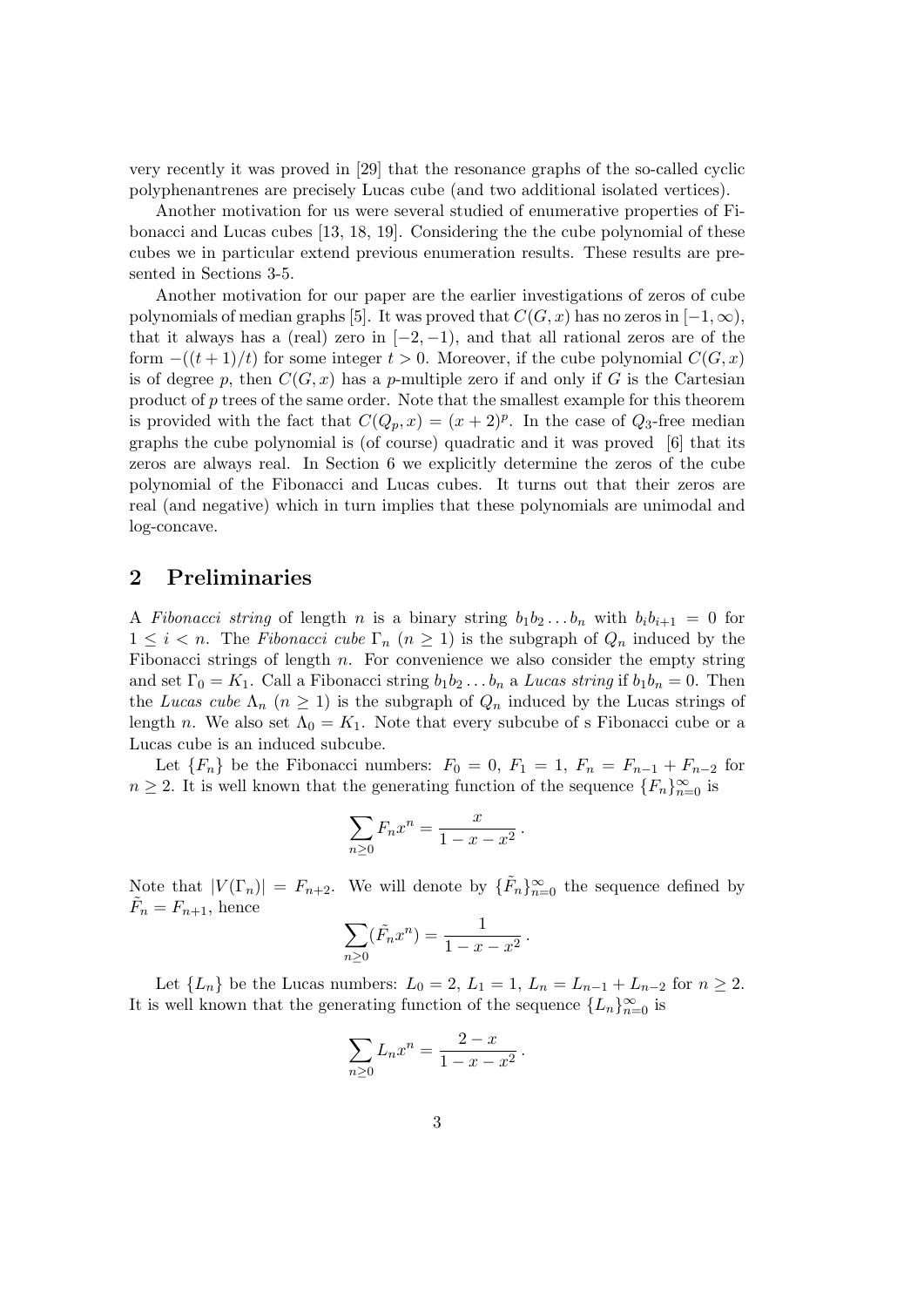Note that  $|V(\Lambda_n)| = L_n$  for  $n \geq 1$ .

Let  ${A_n}_{n=0}^{\infty}$  and  ${B_n}_{n=0}^{\infty}$  be two sequences of numbers, then the convolution of  $A_n$  and  $B_n$  is the sequence  $\{(A * B)_n\}_{n=0}^{\infty}$  defined by  $(A * B)_n = \sum_{i=0}^n A_i B_{n-i}$ . ¿From the definition it is clear that the generating function of  $\{(A*B)_n\}_{n=0}^{\infty}$  is the product of those of  $\{A_n\}_{n=0}^{\infty}$  and  $\{B_n\}_{n=0}^{\infty}$ . We will denote by  $\overline{A}^n$  the sequence defined by  $A^{\frac{1}{k}} = A$  and  $A^{\frac{m}{k}} = A * A^{\frac{m-1}{k}}$  ( $m \ge 2$ ).

A classical question about a given sequence of numbers is whether it is unimodal, where a sequence  ${A_n}_{n=0}^m$  of real numbers is *unimodal* if for some  $0 \le j \le m$  we have  $a_0 \le a_1 \cdots \le a_j \ge a_{j+1} \cdots \ge a_m$ . A sequence  $\{A_n\}_{n=0}^m$  of positive reals is said to be *logarithmically concave* (or *log-concave* for short) if  $a_i^2 \ge a_{i-1}a_{i+1}$  for all  $1 \leq i \leq m$ . It is easy to see that a positive log-concave sequence is unimodal, various additional methods are known for showing the unimodality or log-concavity of a sequence [8, 23, 26]. For our purposes it is important that by a result of Newton, if  $\{A_n\}_{n=0}^m$  is a sequence of coefficients of a polynomial with negative real zeros, then  ${A_n}_{n=0}^m$  is log-concave and therefore also unimodal, see [23, Theorem 2] (and the note after the theorem therein). A polynomial is log-concave (resp. unimodal) if the sequence of its coefficients is log-concave (resp. unimodal).

Finally, the Cartesian product  $G \square H$  of graphs G and H has the vertex set  $V(G) \times V(H)$ , and  $(g, h)$  is adjacent to  $(g', h')$  if either  $g = g'$  and  $hh' \in E(H)$ , or  $gg' \in E(G)$  and  $h = h'$ .

### 3 Cube polynomial of Fibonacci cubes

In this section we determine the cube polynomial of Fibonacci cubes and read off the number of induced  $Q_k$  in  $\Gamma_n$ . To get a feeling we list the first few of them:

$$
C(\Gamma_0, x) = 1
$$
  
\n
$$
C(\Gamma_1, x) = x + 2
$$
  
\n
$$
C(\Gamma_2, x) = 2x + 3
$$
  
\n
$$
C(\Gamma_3, x) = x^2 + 5x + 5
$$
  
\n
$$
C(\Gamma_4, x) = 3x^2 + 10x + 8
$$
  
\n
$$
C(\Gamma_5, x) = x^3 + 9x^2 + 20x + 13
$$
  
\n
$$
C(\Gamma_6, x) = 4x^3 + 22x^2 + 38x + 21
$$
  
\n
$$
C(\Gamma_7, x) = x^4 + 14x^3 + 51x^2 + 71x + 34
$$
  
\n
$$
C(\Gamma_8, x) = 5x^4 + 40x^3 + 111x^2 + 130x + 55
$$

We next determine the generating function for the sequence of the corresponding cube polynomials:

**Proposition 3.1** The generating function of the sequence  $\{C(\Gamma_n,x)\}_{n=0}^{\infty}$  is

$$
\sum_{n\geq 0} C(\Gamma_n, x) y^n = \frac{1 + y(1+x)}{1 - y - y^2(1+x)}
$$

 $1 + 2$ 

.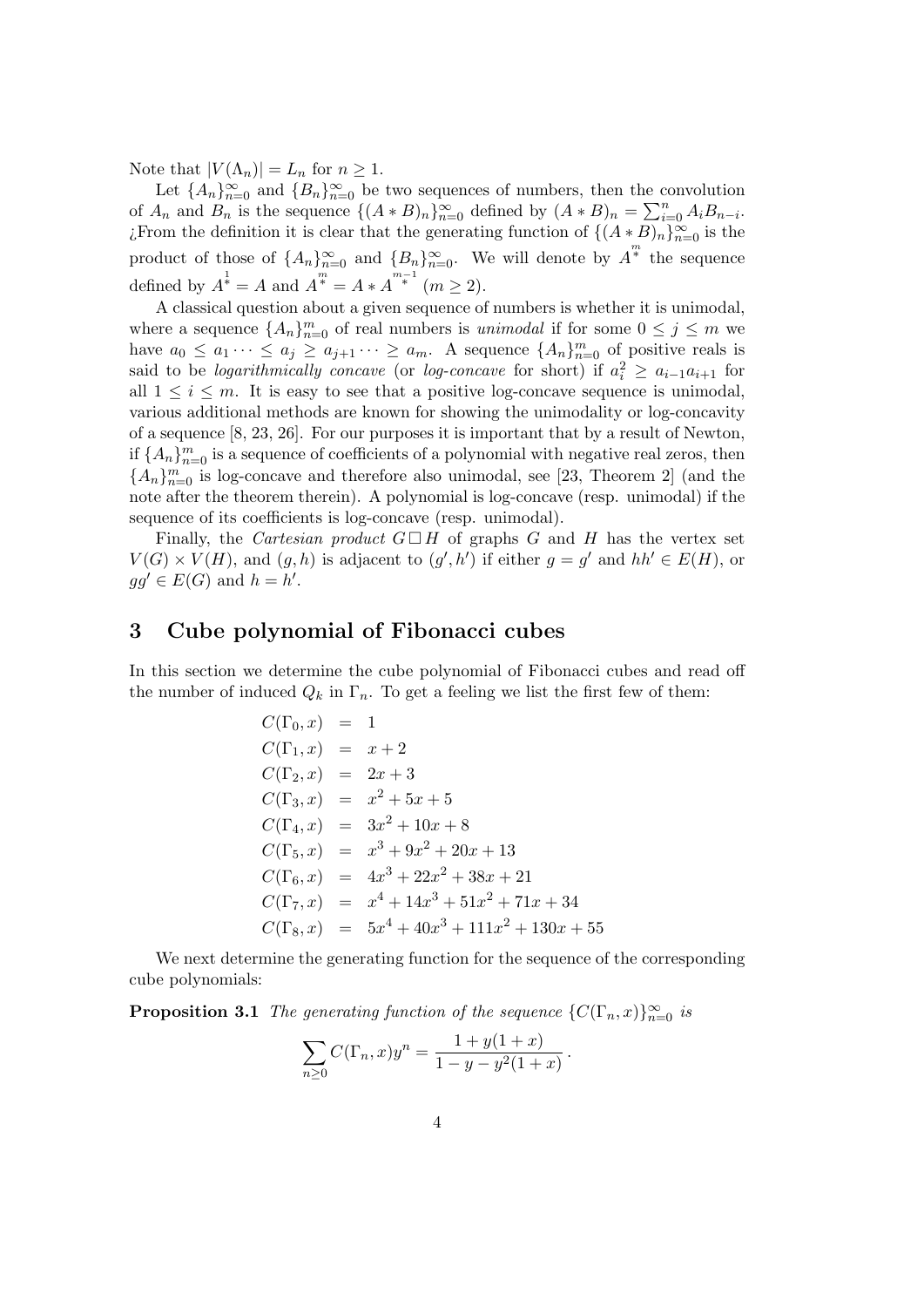**Proof.** Clearly,  $C(\Gamma_0, x) = 1$  and  $C(\Gamma_1, x) = x + 2$ . Let  $n \ge 2$  and let  $X_n = \{x \in \Gamma_0 | x \in X \}$  $V(\Gamma_n) \mid x_1 = 0$ } and  $Y_n = \{x \in V(\Gamma_n) \mid x_1 = 1\}$ . Then  $X_n$  induces a subgraph of  $\Gamma_n$  isomorphic to  $\Gamma_{n-1}$ . The first two coordinates of a vertex from  $Y_n$  are 10, hence  $Y_n$  induces a subgraph of  $\Gamma_n$  isomorphic to  $\Gamma_{n-2}$ . Moreover, every vertex from  $Y_n$ has exactly one neighbor in  $X_n$  and these these edges form a matching. Hence for a subgraph H of  $\Gamma_n$  isomorphic to  $Q_k$  we have exactly one of the following exclusive possibilities: (i) H lies in the subgraph induced by  $X_n$  or (ii) H lies in the subgraph induced by  $Y_n$  or (iii)  $H = K \square K_2$ , where K is isomorphic to  $Q_{k-1}$  and the edges of  $K \square K_2$  corresponding to  $K_2$  are edges between  $X_n$  and  $Y_n$ . It follows that for  $n \geq 2$ ,

$$
C(\Gamma_n, x) = C(\Gamma_{n-1}, x) + (1+x)C(\Gamma_{n-2}, x) \quad (n \ge 2).
$$
 (1)

Setting  $f(x, y) = \sum_{n \geq 0} C(\Gamma_n, x) y^n$  we obtain  $f(x, y) - 1 - y(x + 2) = y(f(x, y) - 1)$  $1) + y^2(1+x)f(x, y)$  and the result follows.

 $Q_n$  can be represented as the Cartesian product of n copies of  $K_2$ . Hence the property  $C(G \square H, x) = C(G, x)C(H, x)$  immediately implies that for any  $n \geq 0$ ,

$$
C(Q_n, x) = (2+x)^n = \sum_{a=0}^n {n \choose a} (1+x)^a.
$$

For Fibonacci cubes we have the following parallel result:

**Theorem 3.2** For any  $n \geq 0$ ,  $C(\Gamma_n, x)$  is of degree  $\left\lfloor \frac{n+1}{2} \right\rfloor$  $\frac{+1}{2}$  and

$$
C(\Gamma_n, x) = \sum_{a=0}^{\left\lfloor \frac{n+1}{2} \right\rfloor} {n-a+1 \choose a} (1+x)^a.
$$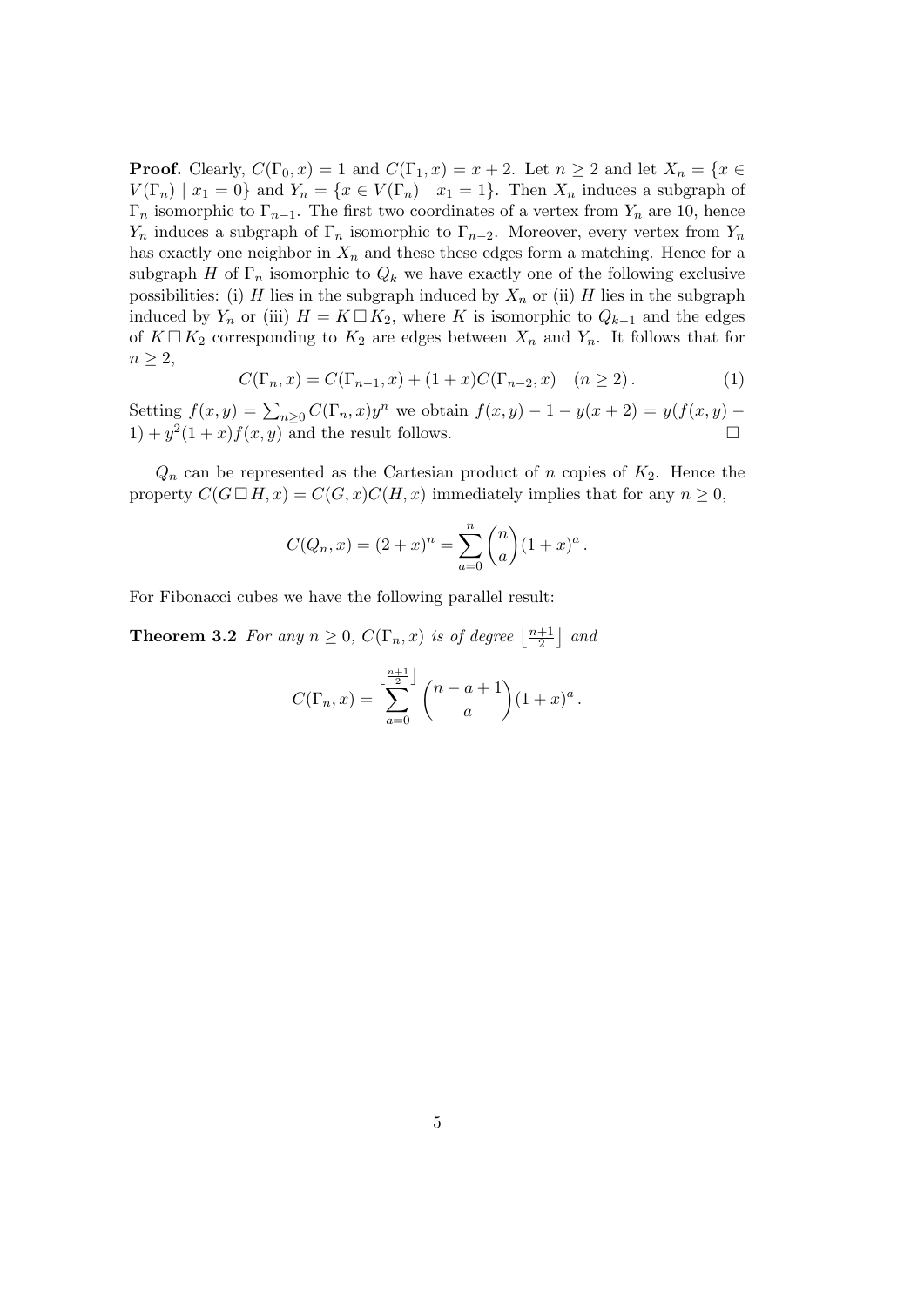Proof. Using Proposition 3.1 we have:

$$
\sum_{n\geq 0} C(\Gamma_n, x) y^n = \frac{1 + y(1+x)}{1 - y - y^2(1+x)}
$$
\n
$$
= (1 + y(1+x)) \sum_{a\geq 0} (y + y^2(1+x))^a
$$
\n
$$
= \sum_{a\geq 0} y^a (1 + y(1+x))^{a+1}
$$
\n
$$
= \sum_{a\geq 0} \sum_{b=0}^{a+1} {a+1 \choose b} (y(1+x))^b y^a
$$
\n
$$
= \sum_{a\geq 0} \sum_{b=0}^{a+1} \sum_{c=0}^{b} {a+1 \choose b} {b \choose c} x^c y^{a+b}
$$
\n
$$
= \sum_{a\geq 0} \sum_{n=a}^{2a+1} \sum_{c=0}^{n-a} {a+1 \choose n-a} {n-a \choose c} x^c y^n
$$
\n
$$
= \sum_{n\geq 0} \left( \sum_{a\geq 0} \sum_{c=0}^{n-a} {a+1 \choose n-a} {n-a \choose c} x^c \right) y^n.
$$

 $\mathop{\mathcal E}$  From here we obtain

$$
C(\Gamma_n, x) = \sum_{a \ge 0} \sum_{c=0}^{n-a} {a+1 \choose n-a} {n-a \choose c} x^c
$$
  
= 
$$
\sum_{a \ge 0} {a+1 \choose n-a} \sum_{c=0}^{n-a} {n-a \choose c} x^c = \sum_{a \ge 0} {a+1 \choose n-a} (1+x)^{n-a}
$$
  
= 
$$
\sum_{a=0}^{n} {a+1 \choose n-a} (1+x)^{n-a} = \sum_{a=0}^{n} {n-a+1 \choose a} (1+x)^a
$$
  
= 
$$
\sum_{a=0}^{\lfloor \frac{n+1}{2} \rfloor} {n-a+1 \choose a} (1+x)^a,
$$

and we are done.  $\hfill \square$ 

**Corollary 3.3** For any  $n \ge 0$ , the number of induced  $Q_k$ ,  $k \ge 0$ , in  $\Gamma_n$  is

$$
c_k(\Gamma_n) = \sum_{i=k}^{\left\lfloor \frac{n+1}{2} \right\rfloor} {n-i+1 \choose i}{i \choose k}.
$$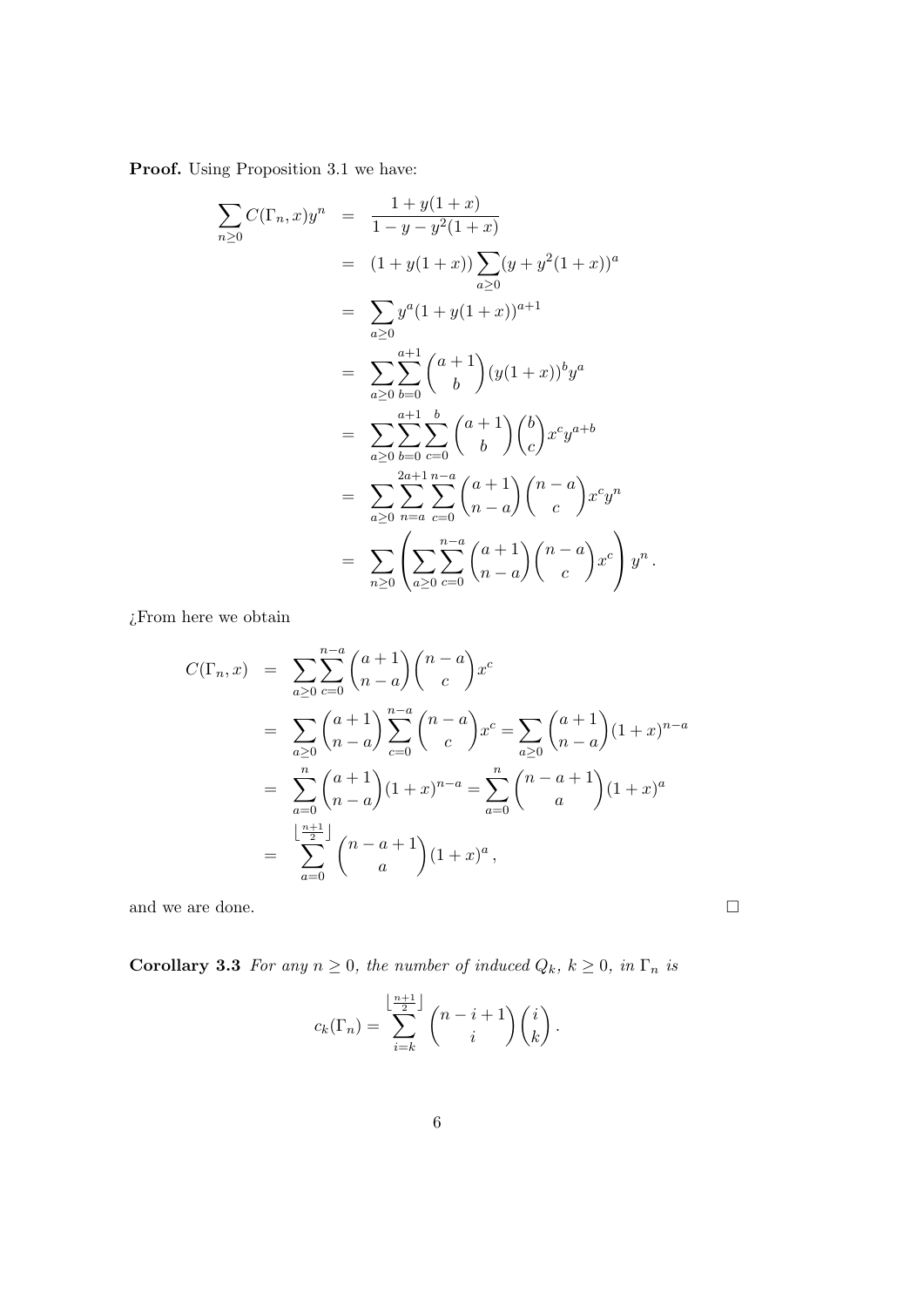Like the determination of  $c_k(Q_n)$  in [14], Corollary 3.3 can also be deduced directly as follows. Note first that there are precisely  $\binom{n-i+1}{i}$  $i+1 \choose i$  Fibonacci strings that contain i 1's. (Indeed, writing down  $n - i$  zeros, we need to select among  $n - i + 1$ positions where to insert ones.) For a given subcube  $Q_k$  of  $\Gamma_n$ , let u be the vertex of the  $Q_k$  that contains the largest number of 1's, say i, among the vertices of the  $Q_k$ . Then there is set of k positions such that the  $Q_k$  is induced by the  $2^k$  vertices obtained by varying these k bits. Now, each such vertex u give rise to  $\binom{i}{k}$  $\binom{i}{k}$  different induced k-cubes and the result follows.

#### 4 Fibonacci cubes and convolved Fibonacci numbers

We next determine, for a fixed  $k$ , the generating function of the sequence  ${c_k(\Gamma_n)}_{n=0}^{\infty}$ :

**Theorem 4.1** Let  $k \geq 1$  be a fixed integer. Then

$$
\sum_{n\geq 0} c_k(\Gamma_n) y^n = \frac{y^{2k-1}}{(1-y-y^2)^{k+1}}.
$$

**Proof.** Since  $c_0(\Gamma_n) = |V(\Gamma_n)| = F_{n+2}$ , we have

$$
\sum_{n\geq 0} c_0(\Gamma_n) y^n = \frac{1+y}{1-y-y^2}.
$$
 (2)

As in the proof of Proposition 3.1, let  $n \geq 2$  and consider the partition of  $V(\Gamma_n)$  into the sets  $X_n = \{x \in V(\Gamma_n) \mid x_1 = 0\}$  and  $Y_n = \{x \in V(\Gamma_n) \mid x_1 = 1\}$  to infer that a subgraph H of  $\Gamma_n$  isomorphic to  $Q_k$  either lies in the subgraph induced by  $X_n$ , or it lies in the subgraph induced by  $Y_n$ , or it is of the form  $K \square K_2$  with  $K = Q_{k-1}$  and the edges of  $K \square K_2$  corresponding to  $K_2$  are edges between  $X_n$  and  $Y_n$ . Therefore,

$$
c_k(\Gamma_n) = c_k(\Gamma_{n-1}) + c_k(\Gamma_{n-2}) + c_{k-1}(\Gamma_{n-2}).
$$
\n(3)

Since  $c_1(\Gamma_0) = 0$  and  $c_1(\Gamma_1) = 1$ , a routine computation, using (3) and (2), yields

$$
\sum_{n\geq 0} c_1(\Gamma_n) y^n = \frac{y}{(1-y-y^2)^2}.
$$

To rich the conclusion for  $k \geq 2$ , apply induction, the fact that  $c_k(\Gamma_0) = c_k(\Gamma_1) = 0$ , and  $(3)$ .

**Corollary 4.2** Let  $k \geq 0$ . Then the number of induced  $Q_k$  in  $\Gamma_n$  is

$$
c_k(\Gamma_n) = \tilde{F}_{n-2k+1}^{k+1}.
$$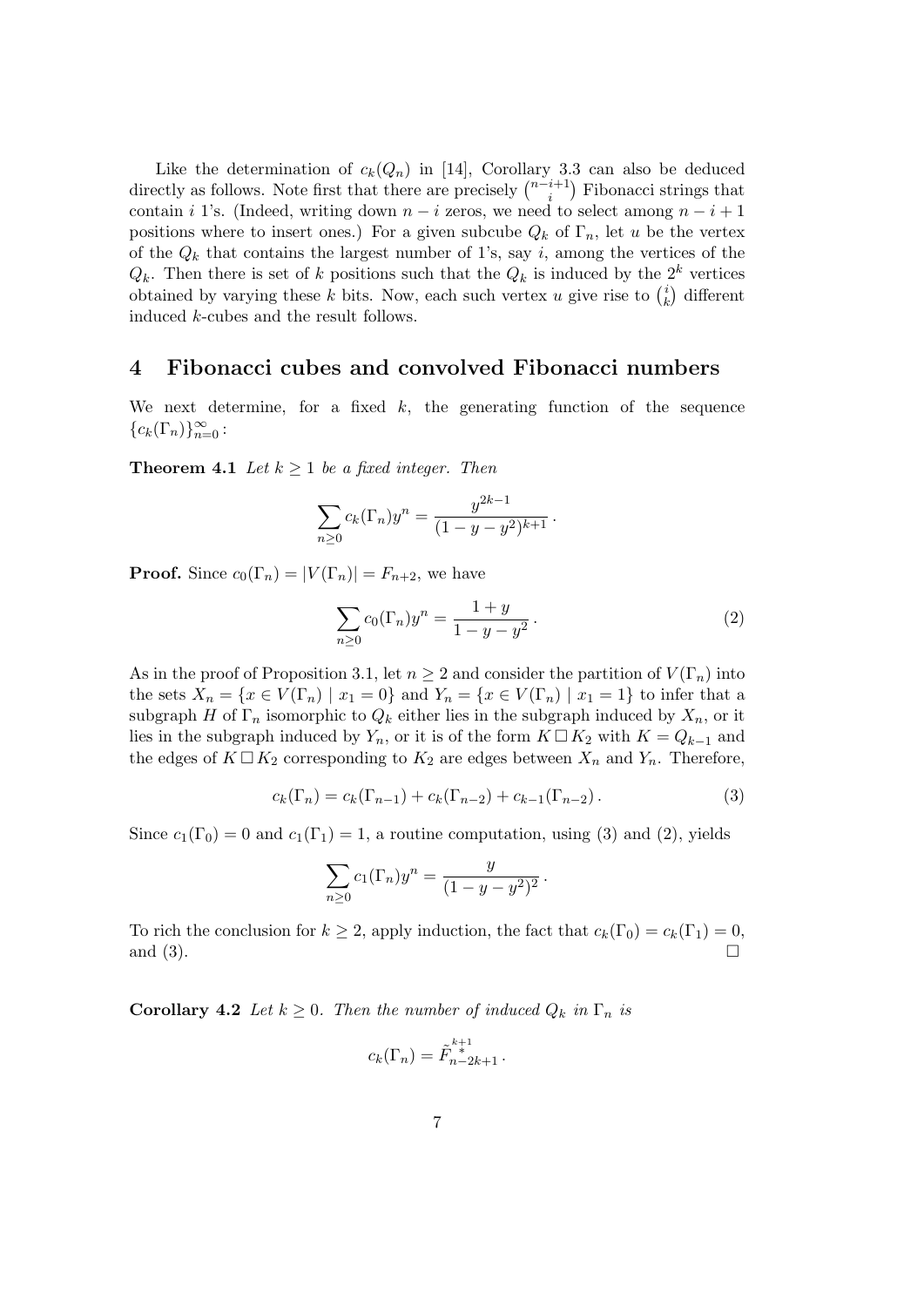**Proof.** Since  $\sum_{n\geq 0}(\tilde{F}_ny^n) = \frac{1}{1-y-y^2}$ , we have  $\sum_{n\geq 0}(\tilde{F}_n^{k+1}y^n) = \frac{1}{(1-y-y^2)^{k+1}}$ . So the coefficient at  $y^n$  in the expansion of  $\frac{1}{(1-y-y^2)^{k+1}}$  is  $\tilde{F}_n^{k+1}$  and hence the coefficient at  $y^n$  in the expansion of  $\frac{y^{2k-1}}{(1-y)^{2k}}$  $\frac{y^{2k-1}}{(1-y-y^2)^{k+1}}$  is  $\tilde{F}_{n-2k+1}^{k+1}$ . The assertion follows by Theorem 4.1.  $\Box$ 

Note that Corollary 4.2 for  $k = 0$  reads as  $|V(\Gamma_n)| = c_0(\Gamma_n) = \tilde{F}_{n+1}^{\frac{1}{k}} = \tilde{F}_{n+1}$  $F_{n+2}$ .

The numbers  $\tilde{F}_n^m$  are known as *convolved Fibonacci numbers* and have been studied earlier, for the first time probably in [20]. Bergum and Hoggatt [2] considered the array  $R_{n,m}$  for  $m \geq 1, n \geq 1$  whose  $m^{th}$  column is the sequence  $\{\tilde{F}_{n-1}^{\#}\}_{n=1}^{\infty}$ . Thus  $c_k(\Gamma_n) = R_{n-2k+2,k+1}$  and the coefficients of  $C(\Gamma_n, x)$  appear as rising diagonal of this array:

$$
C(\Gamma_n, x) = \sum_{k=0}^{\left\lfloor \frac{n+1}{2} \right\rfloor} R_{n-2k+2, k+1} x^k.
$$

They also proved that for any  $n \geq 1$ ,  $\sum_{m \geq 1} R_{n,m} x^{m-1} = \frac{N_n(x)}{(1-x)^n}$  where

$$
N_n(x) = \sum_{k=0}^{\left\lfloor \frac{n-1}{2} \right\rfloor} R_{n-2k,k+1} (-1)^k x^k.
$$

Furthermore, they studied the properties of the polynomial  $N_n(x)$  that differs from  $C(\Gamma_{n-2}, x)$  by the alternate sign of coefficients. The same array appears also in [17, 12] with the notation  $F_{n+1}^{(r)} = \tilde{F}_n^*$ ; see [22] for additional references. (Note that we selected the notation with reference to convolution because it can be also used for Lucas cubes; see below.)

Using the properties of convolved Fibonacci numbers, we can state further results on the number of cubes in Fibonacci cubes. For instance, since the convolved Fibonacci number can be written as sums of products of Fibonacci numbers, see [17, page 1] (this fact can also be deduced directly from the definition of convolution):

Corollary 4.3 For any  $n \geq 1$ ,

$$
c_k(\Gamma_n) = \sum_{\substack{i_1, i_2, \dots, i_{k+1} \\ i_1 + i_2 + \dots + i_{k+1} = n-2k+1}} F_{i_1+1} F_{i_2+1} \cdots F_{i_{k+1}+1}.
$$

Corollary 4.3 for  $k = 1$  reduces to

$$
|E(\Gamma_n)| = c_1(\Gamma_n) = \sum_{\substack{i,j \ i+j=n-1}} F_{i+1} F_{j+1} = \sum_{i=0}^{n-1} F_{i+1} F_{n-i} = \sum_{i=1}^n F_i F_{n-i+1},
$$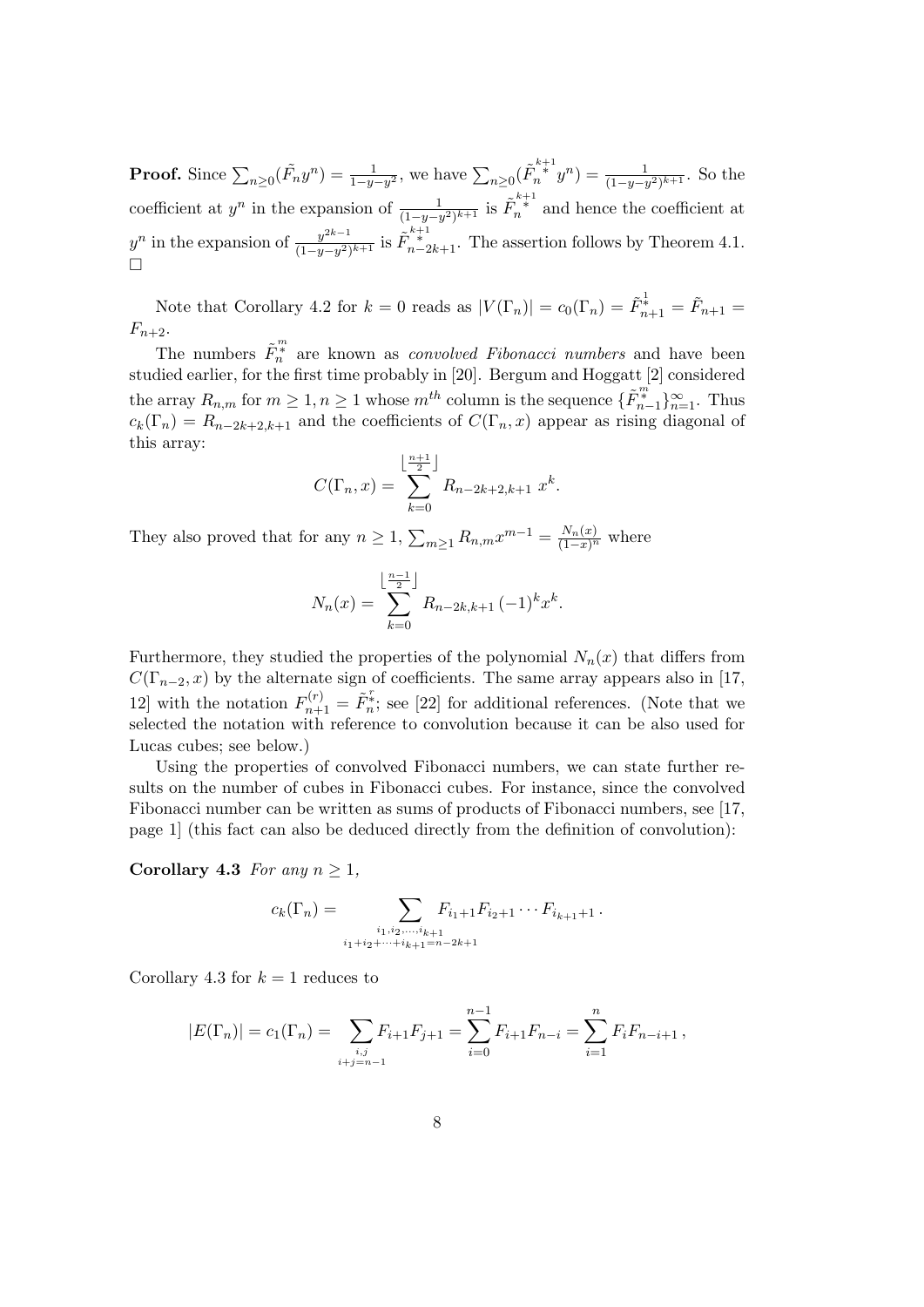a result obtained in [13, Proposition 3], while for the squares  $S(\Gamma_n)$  of  $\Gamma_n$  it gives:

$$
|S(\Gamma_n)| = c_2(\Gamma_n) = \sum_{\substack{i,j,k \ i+j+k=n-3}} F_{i+1} F_{j+1} F_{k+1}.
$$

Another way of looking at Corollary 4.3 is:

Corollary 4.4 For any  $n \geq 1$ ,

$$
c_k(\Gamma_n) = \sum_{i=1}^{n-2k+2} F_i c_{k-1}(\Gamma_{n-i-1}).
$$

The case  $k = 2$  of Corollary 4.4 reduces to [13, Proposition 6].

#### 5 Lucas cubes

In this section we consider Lucas cubes and present results parallel to the results for Fibonacci cubes from Sections 3 and 4. Proofs are similar as in the previous sections hence we omit most of the details but point out the differences. The first polynomials are:

$$
C(\Lambda_0, x) = 1
$$
  
\n
$$
C(\Lambda_1, x) = 1
$$
  
\n
$$
C(\Lambda_2, x) = 2x + 3
$$
  
\n
$$
C(\Lambda_3, x) = 3x + 4
$$
  
\n
$$
C(\Lambda_4, x) = 2x^2 + 8x + 7
$$
  
\n
$$
C(\Lambda_5, x) = 5x^2 + 15x + 11
$$
  
\n
$$
C(\Lambda_6, x) = 2x^3 + 15x^2 + 30x + 18
$$
  
\n
$$
C(\Lambda_7, x) = 7x^3 + 35x^2 + 56x + 29
$$
  
\n
$$
C(\Lambda_8, x) = 2x^4 + 24x^3 + 80x^2 + 104x + 47
$$

We begin with the generating function for the sequence of the cube polynomials of Lucas cubes:

**Proposition 5.1** The generating function of the sequence  $\{C(\Lambda_n, x)\}_{n=0}^{\infty}$  is

.

$$
\sum_{n\geq 0} C(\Lambda_n, x) y^n = \frac{1 + y^2 (1 + x)}{1 - y - y^2 (1 + x)}.
$$

**Proof.** Let  $n \geq 3$  and partition the vertex set of  $\Lambda_n$  into vertices that start with 0 and those that start with 1. The latter vertices are then of the form  $10...0$ . Similarly as in the proof of Proposition 3.1 we now get that for  $n \geq 3$ ,

$$
C(\Lambda_n, x) = C(\Gamma_{n-1}, x) + (1+x)C(\Gamma_{n-3}, x). \tag{4}
$$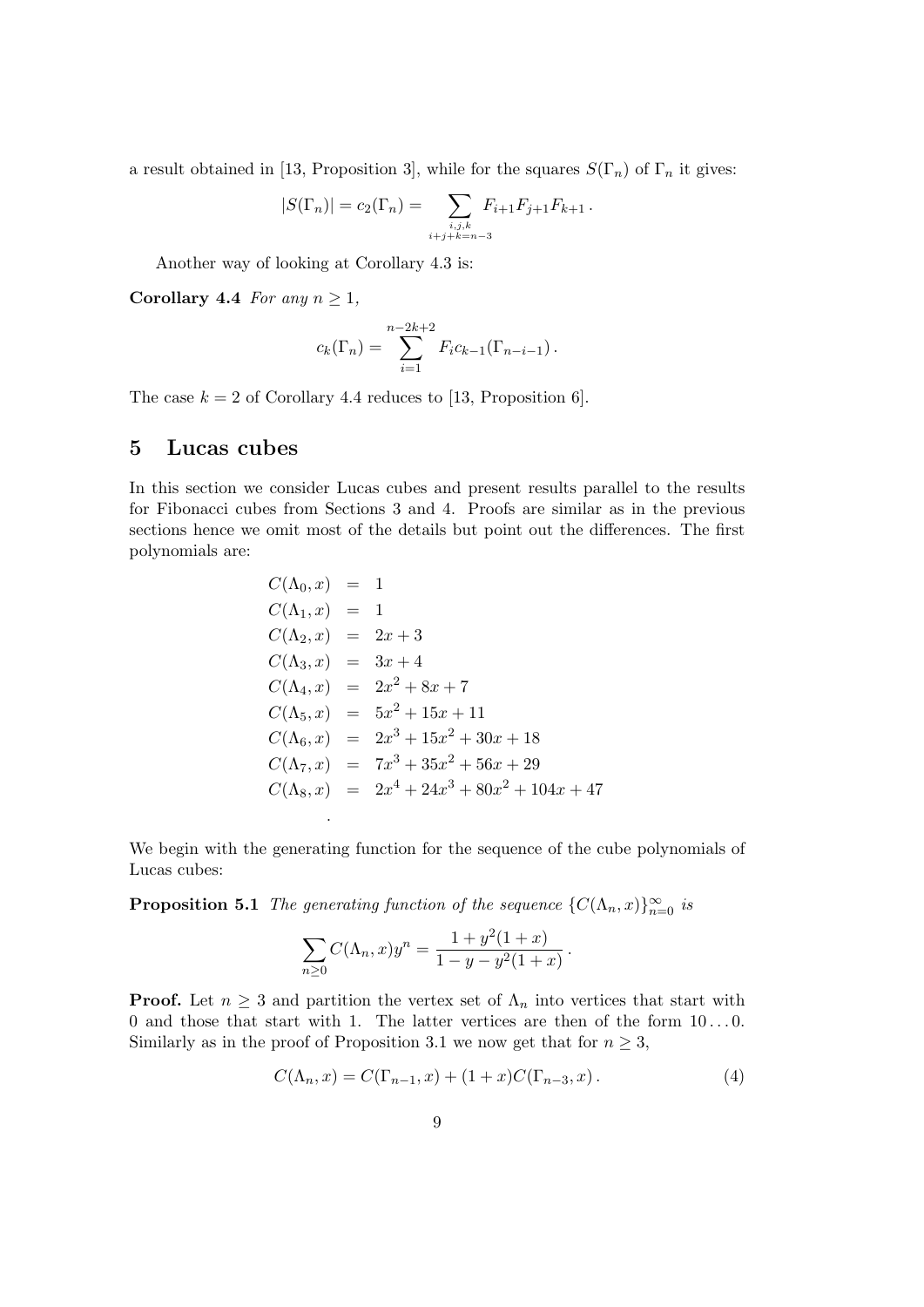To complete the proof combine Proposition 3.1 with (4) and the initial conditions  $C(\Lambda_0, x) = C(\Lambda_1, x) = 1, C(\Lambda_2, x) = 2x + 3.$ 

We note in passing that considering degree zero coefficients in (4) yields the well known relation  $L_n = F_{n+1} + F_{n-1}$ .

**Theorem 5.2** For any  $n \geq 3$ ,  $C(\Lambda_n, x)$  is of degree  $\left| \frac{n}{2} \right|$  $\frac{n}{2}$  and

$$
C(\Lambda_n, x) = \sum_{a=0}^{\lfloor \frac{n}{2} \rfloor} \left[ 2\binom{n-a}{a} - \binom{n-a+1}{a} \right] (1+x)^a.
$$

**Proof.** Rewrite (1) as  $C(\Gamma_{n-1}, x) = C(\Gamma_{n-2}, x) + (1+x)C(\Gamma_{n-3}, x)$  and subtract this equality from (4) to obtain

$$
C(\Lambda_n, x) = 2C(\Gamma_{n-1}, x) - C(\Gamma_{n-2}, x) \quad (n \ge 3).
$$
 (5)

The result now follows from Theorem 3.2.

**Corollary 5.3** Let  $n \geq 1$ . Then the number of induced  $Q_k$ ,  $k \geq 1$ , in  $\Lambda_n$  is

$$
c_k(\Lambda_n) = \sum_{i=k}^{\lfloor \frac{n}{2} \rfloor} \left[ 2\binom{n-i}{i} - \binom{n-i+1}{i} \right] \binom{i}{k}.
$$

We continue with the generating function of the sequence  ${c_k(\Lambda_n)}_{n=0}^{\infty}$ , where k is a fixed integer.

**Theorem 5.4** Let  $k \geq 1$  be a fixed integer. Then

$$
\sum_{n\geq 0} c_k(\Lambda_n) y^n = \frac{y^{2k}(2-y)}{(1-y-y^2)^{k+1}}.
$$

**Proof.** From (4) we deduce that for  $n \geq 3$ ,

$$
c_k(\Lambda_n) = c_k(\Gamma_{n-1}) + c_k(\Gamma_{n-3}) + c_{k-1}(\Gamma_{n-3}).
$$

Assume first  $k \geq 2$ . Then  $c_k(\Lambda_2) = c_k(\Lambda_1) = c_k(\Lambda_0) = c_k(\Gamma_1) = c_k(\Gamma_0) = 0$ . Then, using Theorem 4.1, we can compute as follows:

$$
\sum_{n\geq 0} c_k(\Lambda_n) y^n = \sum_{n\geq 3} c_k(\Lambda_n) y^n
$$
  
\n
$$
= y \sum_{n\geq 3} c_k(\Gamma_{n-1}) y^{n-1} + y^3 \sum_{n\geq 3} c_k(\Gamma_{n-3}) y^{n-3} + y^3 \sum_{n\geq 3} c_{k-1}(\Gamma_{n-3}) y^{n-3}
$$
  
\n
$$
= y \sum_{n\geq 0} c_k(\Gamma_n) y^n + y^3 \sum_{n\geq 0} c_k(\Gamma_n) y^n + y^3 \sum_{n\geq 0} c_{k-1}(\Gamma_n) y^n
$$
  
\n
$$
= y \frac{y^{2k-1}}{(1-y-y^2)^{k+1}} + y^3 \frac{y^{2k-1}}{(1-y-y^2)^{k+1}} + y^3 \frac{y^{2k-3}}{(1-y-y^2)^k}
$$
  
\n
$$
= \frac{y^{2k}(2-y)}{(1-y-y^2)^{k+1}}.
$$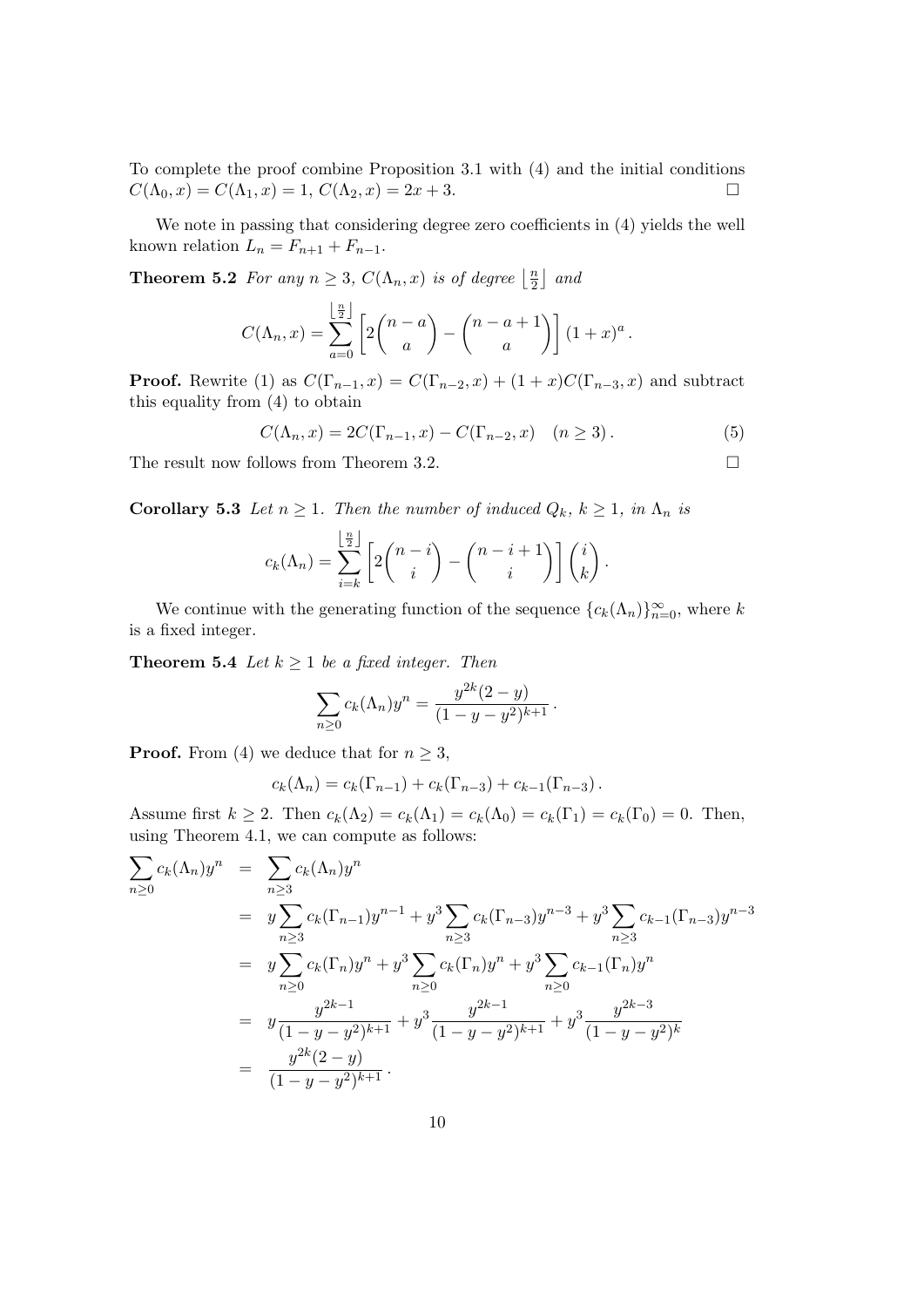Consider now the case  $k = 1$ . Because  $c_1(\Lambda_1) = c_1(\Lambda_0) = 0$  we have

$$
\sum_{n\geq 0} c_1(\Lambda_n) y^n = \sum_{n\geq 3} c_1(\Lambda_n) y^n + 2y^2
$$

and

$$
\sum_{n\geq 3} c_1(\Lambda_n) y^n = y \sum_{n\geq 3} c_1(\Gamma_{n-1}) y^{n-1} + y^3 \sum_{n\geq 3} c_1(\Gamma_{n-3}) y^{n-3} + y^3 \sum_{n\geq 3} c_0(\Gamma_{n-3}) y^{n-3}.
$$

We now determine the latter terms using Theorem 4.1 and (2) as follows:

$$
\sum_{n\geq 3} c_1(\Gamma_{n-1})y^{n-1} = \sum_{n\geq 0} c_1(\Gamma_n)y^n - c_1(\Gamma_1)y - c_1(\Gamma_0) = \frac{y}{(1-y-y^2)^2} - y,
$$
  

$$
\sum_{n\geq 3} c_1(\Gamma_{n-3})y^{n-3} = \sum_{n\geq 0} c_1(\Gamma_n)y^n = \frac{y}{(1-y-y^2)^2},
$$
  

$$
\sum_{n\geq 3} c_0(\Gamma_{n-3})y^{n-3} = \frac{1+y}{1-y-y^2} = \frac{y^{-1}}{1-y-y^2} - y^{-1}.
$$

Thus

$$
\sum_{n\geq 0} c_1(\Lambda_n) y^n = \frac{y^2(2-y)}{(1-y-y^2)^2}.
$$

 $\Box$ 

**Corollary 5.5** Let  $k \geq 1$ . Then the number of induced  $Q_k$  in  $\Lambda_n$  is

$$
c_k(\Lambda_n) = (L * \tilde{F}^*)_{n-2k}.
$$

**Proof.** The generating function of  $L * \tilde{F}^k$  is  $\frac{2-y}{1-y-y^2} \cdot \frac{1}{(1-y-y^2)^2}$  $\frac{1}{(1-y-y^2)^k}$ . Then arguing similarly as in the proof of Corollary 4.2 the result follows.

Proceeding along the same lines as at the end of Section 4 we have:

Corollary 5.6 For any  $k \geq 1$ ,

$$
c_k(\Lambda_n) = \sum_{\substack{i_1, i_2, \dots, i_{k+1} \\ i_1 + i_2 + \dots + i_{k+1} = n-2k}} L_{i_1} F_{i_2+1} \dots F_{i_{k+1}+1} = \sum_{i=0}^{n-2k} L_i c_{k-1} (\Gamma_{n-i-3}).
$$

The first equality of Corollary 5.6 reduces for  $k = 1$  to [13, Proposition 7], while the second equality for  $k = 2$  was obtained in [13, Proposition 8].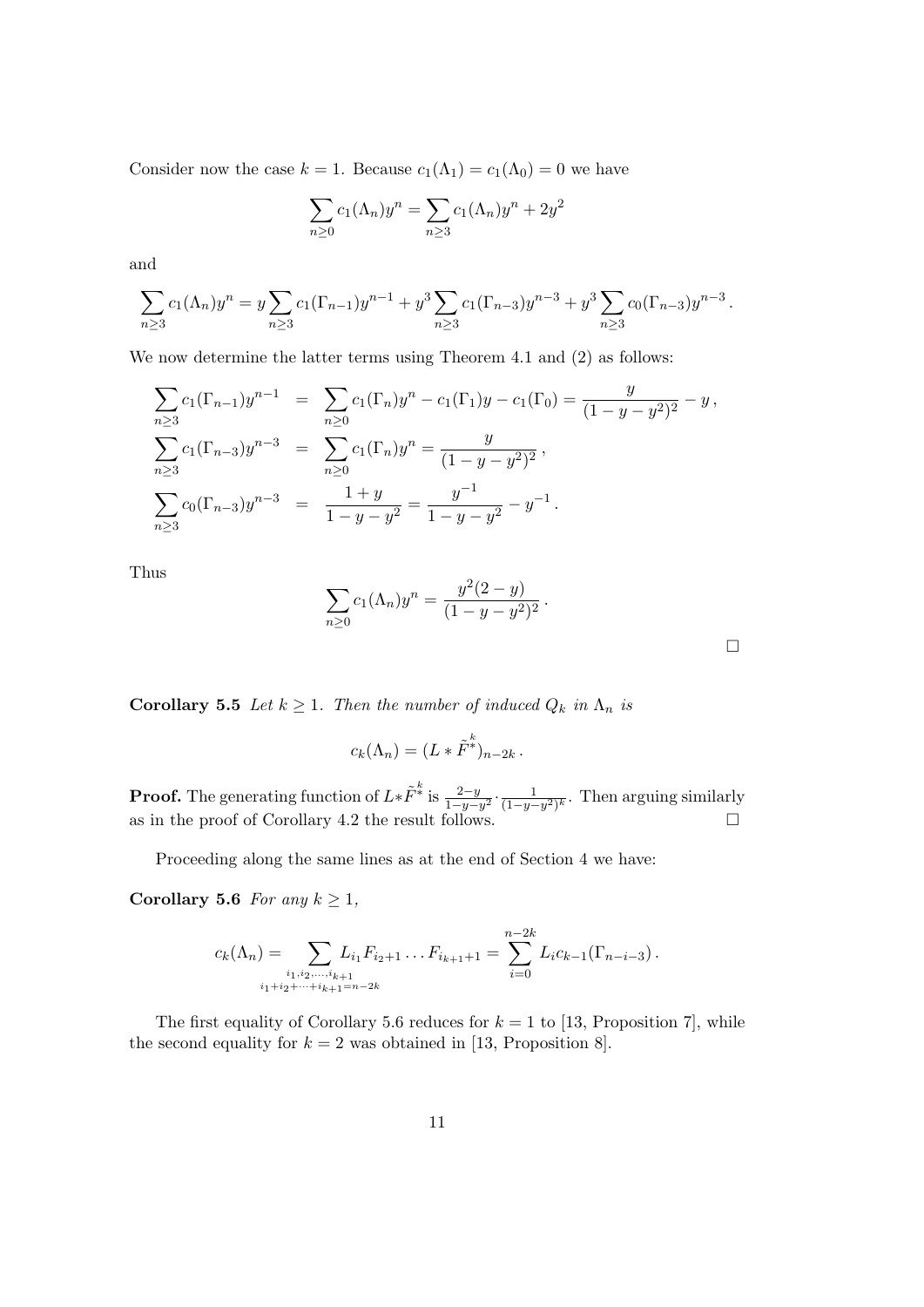# 6 Roots and unimodality of  $C(\Gamma_n, x)$  and  $C(\Lambda_n, x)$

To present Binet-like formulas for  $C(\Gamma_n, x)$  and  $C(\Lambda_n, x)$ , the following recursion is useful:

Lemma 6.1 For any  $n \ge 3$ ,  $C(\Lambda_n, x) = C(\Lambda_{n-1}, x) + (1+x)C(\Lambda_{n-2}, x)$ .

**Proof.** Follows from relations (1) and (4) and considering small values of n sepa- $\Box$  rately.

Theorem 6.2 Let  $x \neq -5/4$ . Then

(i) 
$$
C(\Gamma_n, x) = \frac{1}{\sqrt{5+4x}} \left[ \left( \frac{1+\sqrt{5+4x}}{2} \right)^{n+2} - \left( \frac{1-\sqrt{5+4x}}{2} \right)^{n+2} \right] \quad (n \ge 0),
$$

(ii) 
$$
C(\Lambda_n, x) = \left(\frac{1 + \sqrt{5 + 4x}}{2}\right)^n + \left(\frac{1 - \sqrt{5 + 4x}}{2}\right)^n \quad (n \ge 1).
$$

Proof. Theorem is proved by standard methods for second order linear recursion, or by induction: for (i) use (1) together with initial conditions and for (ii) apply Lemma 6.1 together with initial conditions.  $\Box$ 

When  $x = -5/4$  we obtain by continuity (or with the standard method when the roots of the characteristic polynomial are equals) that

$$
C(\Gamma_n, -5/4) = \frac{n+2}{2^{n+1}}
$$

and

$$
C(\Lambda_n, -5/4) = \frac{1}{2^{n-1}} (n \ge 1).
$$

Theorem 6.2 leads to numerous divisibility consequences, some are collected in the next statement.

Corollary 6.3 *(i)* For any  $p \ge 1$ ,  $C(\Gamma_{2p}, x) = C(\Gamma_{p-1}, x)C(\Lambda_{p+1}, x)$ . (ii) For any  $n, k \geq 0$ ,  $C(\Gamma_n, x)$  divides  $C(\Gamma_{k(n+2)+n}, x)$ . (iii) For any  $n, k \geq 1$ ,  $C(\Lambda_n, x)$  divides  $C(\Lambda_{kn}, x)$ .

**Proof.** Set  $f(x) = \frac{1+\sqrt{5+4x}}{2}$  $\frac{\sqrt{5+4x}}{2}$  and  $g(x) = \frac{1-\sqrt{5+4x}}{2}$  $\frac{5+4x}{2}$ . (i) By Theorem 6.2,

$$
C(\Gamma_{2p}, x) = \frac{1}{\sqrt{5+4x}} \left[ f^{2p+2}(x) - g^{2p+2}(x) \right]
$$
  
= 
$$
\frac{1}{\sqrt{5+4x}} \left[ f^{p+1}(x) - g^{p+1}(x) \right] \left[ f^{p+1}(x) + g^{p+1}(x) \right]
$$
  
= 
$$
C(\Gamma_{p-1}, x)C(\Lambda_{p+1}, x).
$$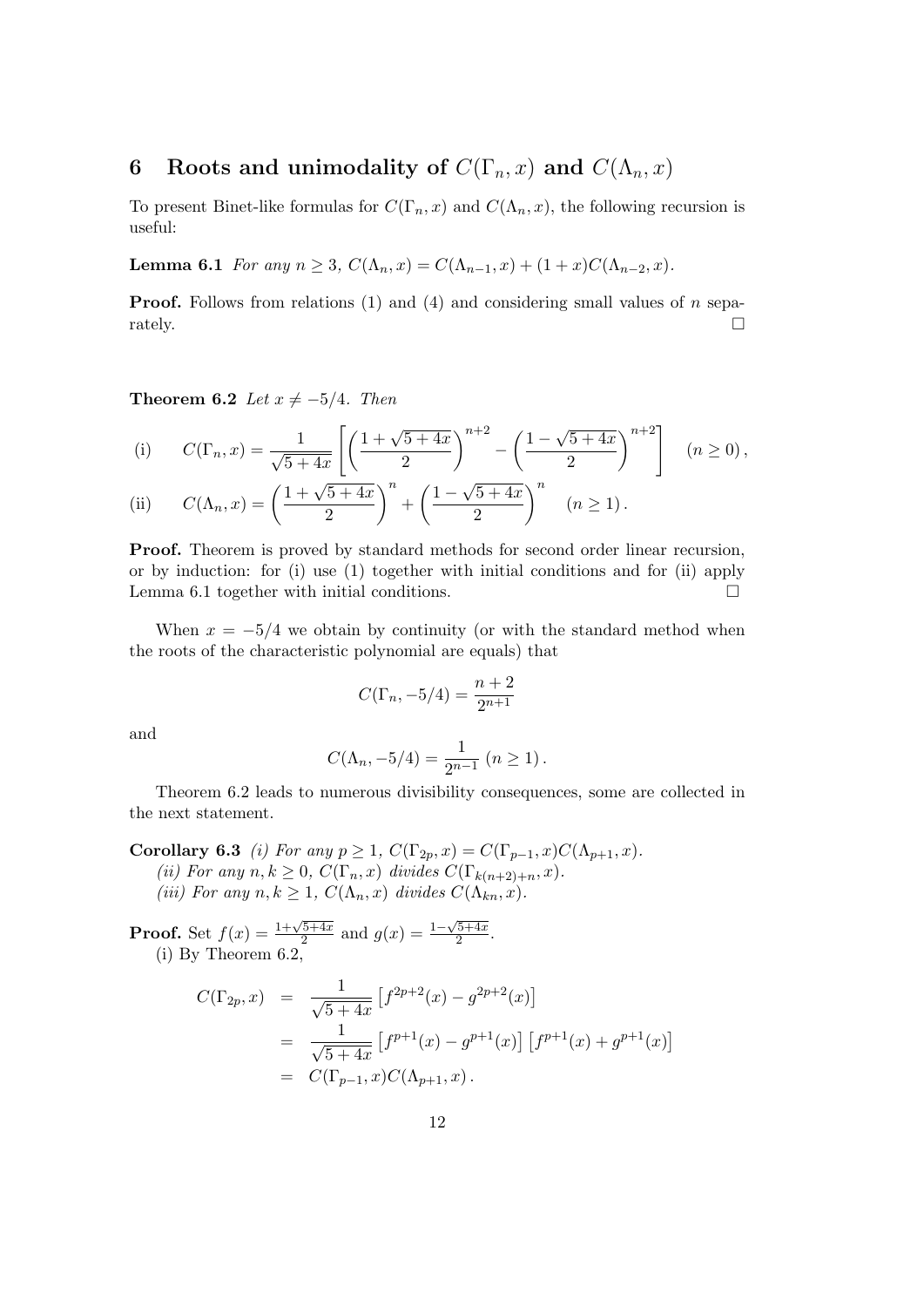(ii) Suppose  $C(\Gamma_n, x_0) = 0$ . Then by Theorem 6.2,  $f^{n+2}(x_0) = g^{n+2}(x_0)$ . It follows that  $f^{(k+1)(n+2)}(x_0) = g^{(k+1)(n+2)}(x_0)$  which in turn implies that  $C(\Gamma_{k(n+2)+2}, x_0) = 0.$ 

(iii)  $C(\Lambda_n, x_0) = 0$  means that  $f^n(x_0) = -g^n(x_0)$ . Therefore  $f^{kn}(x_0) = -g^{kn}(x_0)$ which in turn implies  $C(\Lambda_{kn}, x_0) = 0$ .

In order to establish unimodality of coefficients of Fibonacci and Lucas polynomials, we next explicitly determine its zeros.

**Proposition 6.4** Let  $n \geq 1$ . Then the roots of  $C(\Gamma_n, x)$  and  $C(\Lambda_{n,x})$  are

$$
-\frac{\tan^2\left(\frac{r\pi}{n+2}\right)+5}{4}, \quad r=1,2,\ldots, \left\lfloor\frac{n+1}{2}\right\rfloor,
$$

and

$$
-\frac{\tan^2\left(\frac{(2r+1)\pi}{2n}\right)+5}{4}, \quad r=0,1,\ldots,\left\lfloor\frac{n}{2}\right\rfloor-1,
$$

respectively. In particular, all the roots are negative reals.

**Proof.** By Theorem 6.2, roots of  $C(\Gamma_n, x)$  are determined with

$$
(1 + \sqrt{5 + 4x})^{n+2} = (1 - \sqrt{5 + 4x})^{n+2}.
$$

Suppose  $x \in \mathbb{R}$ . Then for a root,  $5x + 4 < 0$  must hold. Writing  $\sqrt{5+4x} = iy$  we need to solve  $(1+iy)^{n+2} = (1-iy)^{n+2}$ . Setting  $z = 1+iy = |z|(\cos\phi + i\sin\phi)$  this reduces to  $\sin((n+2)\phi) = 0$  so that  $y = \tan \phi = \tan(\frac{k\pi}{n+2})$ . Hence the zeros. Note that the above zeros are all different because  $\tan^2(x)$  is strictly increasing on  $[0, \pi/2)$ .

The degree of  $C(\Gamma_n, x)$  is  $\left\lfloor \frac{n+1}{2} \right\rfloor$  $\frac{+1}{2}$  thus we conclude that all zeros are negative reals.

Similar computation gives the zeros of  $C(\Lambda_n, x)$ .

The sequence of coefficients of a polynomial whose zeros are all negative reals is log-concave and a positive log-concave sequence is unimodal  $[8, 23, 26]$ . Hence:

**Corollary 6.5** For any  $n \geq 0$ , the sequences of coefficients of  $C(\Gamma_n, x)$  and  $C(\Lambda_n, x)$ are log-concave and unimodal.

## 7 Concluding remark

For  $n \geq i \geq 0$ , the *i*th *extended Fibonacci cube of order* n,  $\Gamma_n^i$ , was introduced in [27] as follows. Let  $B_i$  be the set of all binary strings of length i. Then the vertex set  $V_n^i$  of  $\Gamma_n^i$  is defined recursively by  $V_{n+2}^i = 0V_{n+1}^i \cup 10V_n^i$ , with initial conditions  $V_i^i = B_i$ ,  $V_{i+1}^i = B_{i+1}$ . Note that then  $\Gamma_i^i = Q_i$  and  $\Gamma_{i+1}^i = Q_{i+1}$ . Observe also that  $\Gamma_n^0 = \Gamma_n$ . It was proved in [25] (see also [13]), that  $\Gamma_n^i$  is isomorphic to  $\Gamma_{n-i} \square Q_i$ . Hence understanding the cube polynomial of Fibonacci cubes and how it behaves under the Cartesian multiplication, one can obtain all the corresponding results for the extended Fibonacci cubes as well.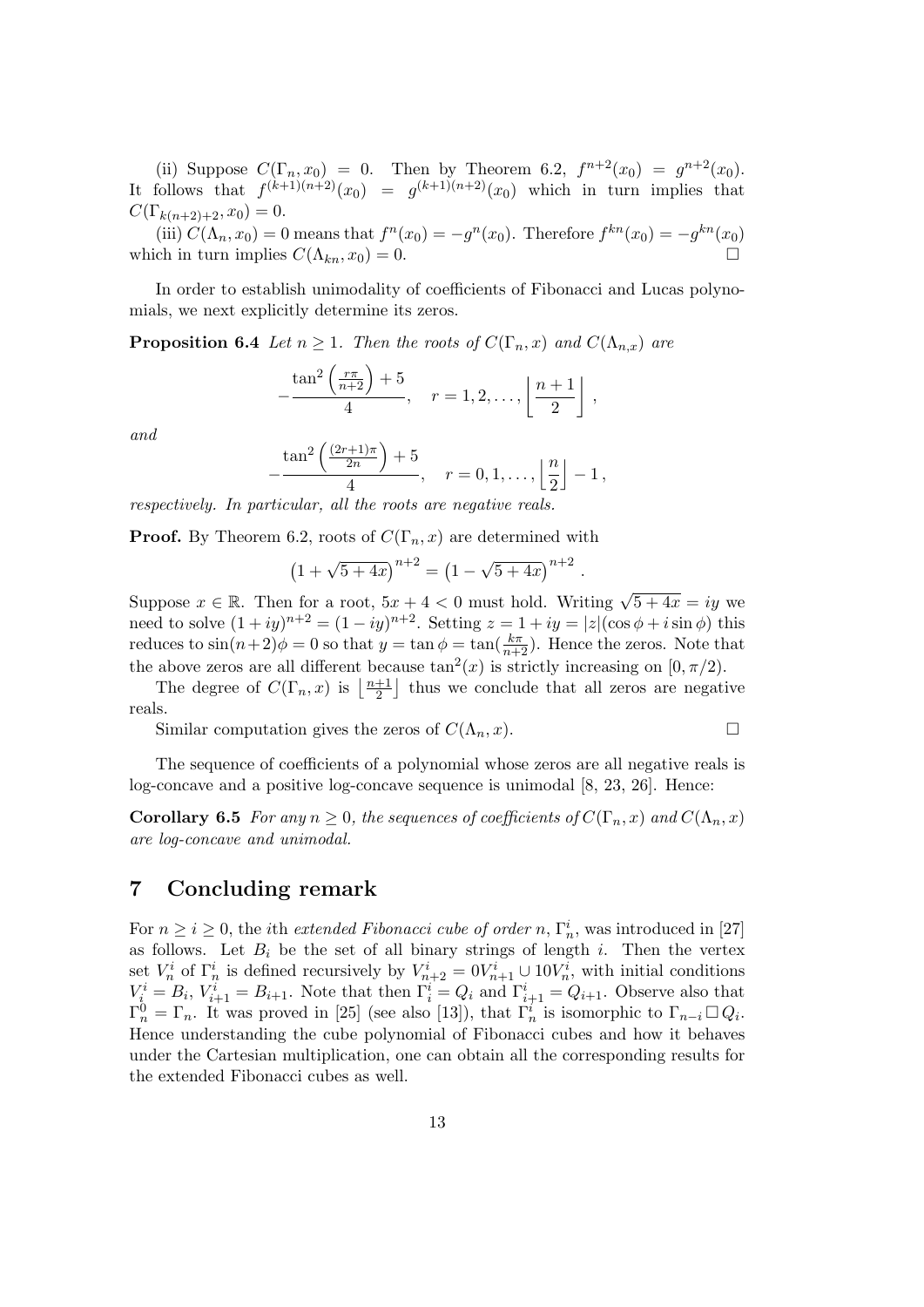## References

- [1] H.-J. Bandelt, L. Quintana-Murci, A. Salas, and V. Macaulay. The fingerprint of phantom mutations in mitochondrial DNA data. Amer. J. Human Gen., 71:1150–1160, 2002.
- [2] G. E. Bergum and V. E. Hoggatt, Jr. Numerator polynomial coefficient array for the convolved Fibonacci sequence. Fibonacci Quart,  $14(1):33-48$ , 1976.
- [3] B. Brešar, P. Dorbec, S. Klavžar, and M. Mollard. Hamming polynomials and their partial derivatives. European J. Combin., 28(4):1156–1162, 2007.
- [4] B. Brešar, S. Klavžar, and R. Škrekovski. The cube polynomial and its derivatives: the case of median graphs. Electron. J. Combin., 10: Research Paper 3, 11 pp. (electronic), 2003.
- [5] B. Brešar, S. Klavžar, and R. Škrekovski. Roots of cube polynomials of median graphs. J. Graph Theory, 52(1):37–50, 2006.
- [6] B. Brešar, S. Klavžar, and R. Škrekovski. On cube-free median graphs. *Discrete* Math., 307(3-5):345–351, 2007.
- [7] B. Brešar and A. Tepeh Horvat. Cage-amalgamation graphs, a common generalization of chordal and median graphs. European J. Combin., 30(5):1071–1081, 2009.
- [8] L. Comtet. Advanced Combinatorics. D. Reidel Publishing Co., Dordrecht, enlarged edition, 1974.
- [9] P. Gregor. Recursive fault-tolerance of Fibonacci cube in hypercubes. Discrete Math., 306(13):1327–1341, 2006.
- [10] W.-J. Hsu. Fibonacci cubes—a new interconnection technology. IEEE Trans. Parallel Distrib. Syst., 4(1):3–12, 1993.
- [11] A. Ilić, S. Klavžar, and Y. Rho. Generalized Fibonacci cubes. To appear in Discrete Math., 2011.
- [12] M. Janjić. Number of compositions and convolved Fibonacci numbers. arXiv:1003.0981, 2010.
- [13] S. Klavžar. On median nature and enumerative properties of Fibonacci-like cubes. Discrete Math., 299(1-3):145–153, 2005.
- [14] S. Klavžar. Counting hypercubes in hypercubes. *Discrete Math.*, 306(22):2964– 2967, 2006.
- [15] S. Klavžar and P. Žigert. Fibonacci cubes are the resonance graphs of Fibonaccenes. Fibonacci Quart., 43(3):269–276, 2005.